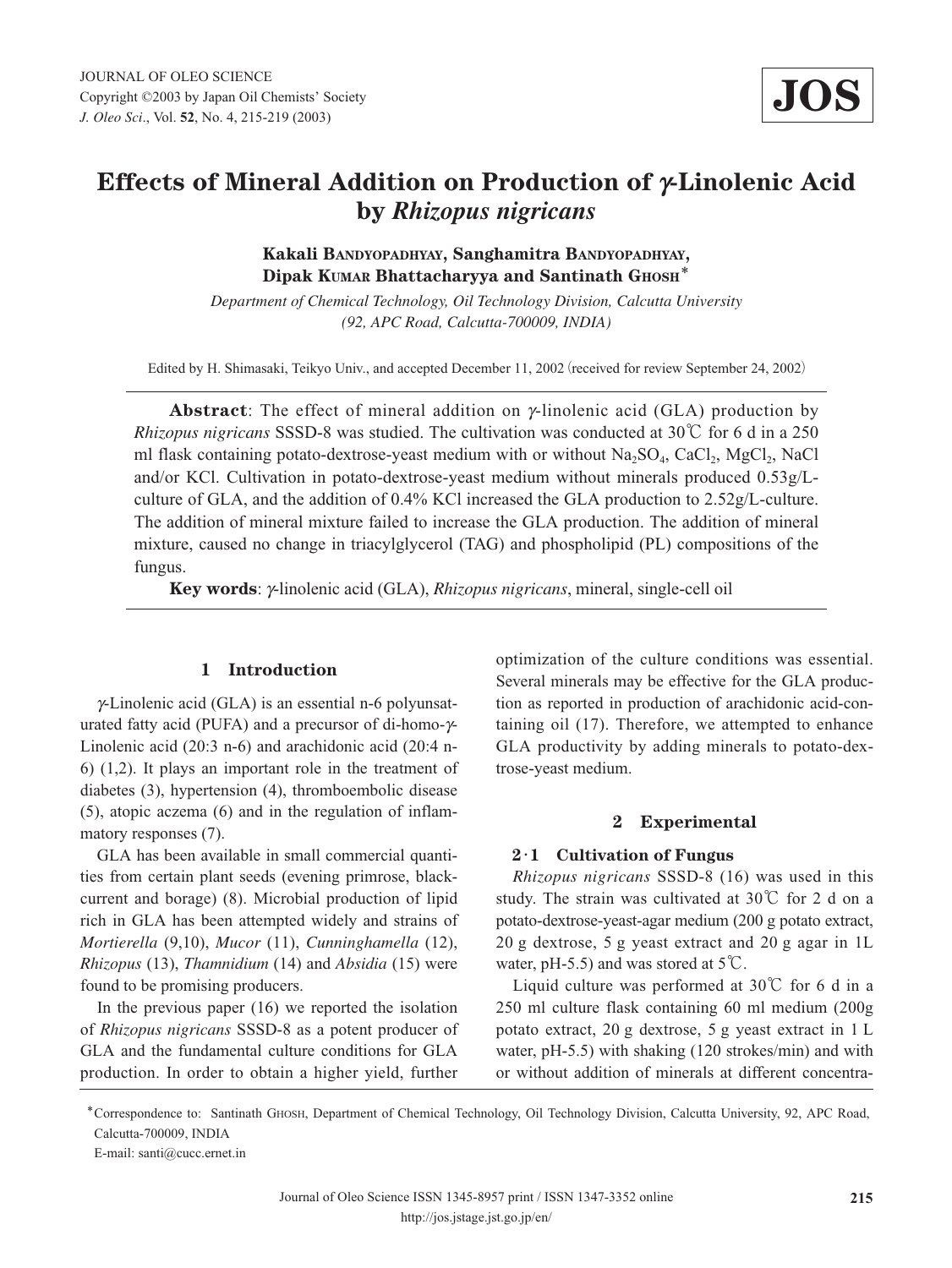tions.

The minerals  $(Na_2SO_4, CaCl_2, MgCl_2, NaCl$  and KCl) were used at the concentrations of 0.025, 0.05, 0.1, 0.2 and 0.4 (%, wt/vol).

# **2**・**2 Biomass and Lipid Content Determination**

Fungal mycelia harvested by filtration were washed three times with 50 ml distilled water, and dried at 30℃ in a vacuum oven for 5 h. The dried mycelia were weighed (moisture content of biomass being determined). Then the cell mass was subjected to solvent extraction in a Soxhlet apparatus with chloroform : methanol (1:1, vol/vol). After extraction the solvent was removed under a stream of nitrogen, the extract was dried under vacuum and then weighed to determine the lipid content (16).

#### **2**・**3 Fatty Acid Analysis**

The fatty acids in the lipids were methylated (18) and the composition was then determined by gas-liquid chromatography (GLC) of their methyl esters. Data are averages of three determinations.

The isolated fungal lipid was mainly a mixture of phospholipids and triglycerides, which was confirmed on a TLC plate (Silica gel-G; solvent system, hexane:diethyl ether(7:3, vol/vol) using phosphate staining. The phospholipids and triglycerides were separated on a preparative TLC plate (20 cm  $\times$  20 cm) with the above solvent system, and the two fractions were extracted with diethyl ether.

#### **3 Results and Discussion**

## **3**・**1 Effect of Mineral Addition on Biomass Yield**

| <b>Table 1</b> Biomass, Lipid Content, GLA in Lipid and GLA |
|-------------------------------------------------------------|
| Yield of <i>Rhizopus nigricans</i> Grown in Potato-         |
| Dextrose-Yeast Medium.                                      |

| <b>Biomass</b> | Lipid content   | GLA in Lipid       | GLA yield |  |
|----------------|-----------------|--------------------|-----------|--|
| (g/L)          | $(\frac{6}{W})$ | $(\frac{9}{6}W/W)$ | (mg/L)    |  |
| 13.3           | 25.7            | 15.5               | 529.8     |  |

**Table 1** shows the biomass (13.3 g/L-culture), lipid content (25.7%, w/w), GLA extracted in lipid (15.5%,  $w/w$ ) and GLA yield (0.53 g/L-culture), when the fungus was cultivated in the medium without any minerals. Minerals ( $Na<sub>2</sub>SO<sub>4</sub>$ ,  $CaCl<sub>2</sub>$ ,  $MgCl<sub>2</sub>$ , NaCl and KCl) at concentrations of 0.025, 0.05, 0.10, 0.20 and 0.40% were examined as additive sources for GLA production. It may be noted from **Table 2**, that  $Na<sub>2</sub>SO<sub>4</sub>$ , CaCl<sub>2</sub>, MgCl<sub>2</sub>, NaCl and KCl individually at  $0.20$ ,  $0.10$ ,  $0.20$ , 0.05 and 0.40% concentrations respectively caused maximum cell growth when added to potato-dextroseyeast medium. A maximum cell mass (28.97 g/L-culture medium) was obtained by adding 0.4% KCl.

## **3**・**2 Effect of Mineral Addition on Lipid Content**

The effect of mineral addition on lipid composition was investigated. A maximum lipid content in the fungus, when the minerals were considered individually, was obtained at  $0.20\%$  Na<sub>2</sub>SO<sub>4</sub>,  $0.025\%$  CaCl<sub>2</sub>,  $0.025\%$  $MgCl<sub>2</sub>$ , 0.05% NaCl and 0.40% KCl when added to the basal medium. Upon addition of  $0.20\%$  Na<sub>2</sub>SO<sub>4</sub> to the basal potato-dextrose-yeast medium, the lipid content produced by *Rhizopus nigricans* increased to 27.30% (**Table 3**). This was not significantly higher than that attained by cultivation in the basal medium (25.70%, **Table 1**).

| Mineral Conc. | Biomass $(g/L)$                 |                                        |                  |                  |                  |  |
|---------------|---------------------------------|----------------------------------------|------------------|------------------|------------------|--|
| $(\%)$        | Na <sub>2</sub> SO <sub>4</sub> | CaCl <sub>2</sub><br>MgCl <sub>2</sub> |                  | NaCl             | <b>KCl</b>       |  |
| 0.025         | $12.81 \pm 0.74$                | $12.21 \pm 0.34$                       | $19.60 \pm 0.26$ | $12.80 \pm 0.54$ | $14.39 \pm 0.34$ |  |
| 0.05          | $12.97 \pm 0.45$                | $17.53 \pm 0.25$                       | $13.70 \pm 0.34$ | $28.60 \pm 0.09$ | $13.97 \pm 0.32$ |  |
| 0.10          | $17.48 \pm 0.67$                | $18.97 \pm 0.55$                       | $18.51 \pm 0.37$ | $25.40 \pm 0.27$ | $14.54 \pm 0.11$ |  |
| 0.20          | $26.23 \pm 0.62$                | $17.31 \pm 0.38$                       | $22.10 \pm 0.69$ | $18.30 \pm 0.24$ | $23.18 \pm 0.24$ |  |
| 0.40          | $25.19 \pm 0.26$                | $14.54 \pm 0.24$                       | $20.10 \pm 0.38$ | $19.80 \pm 0.41$ | $28.97 \pm 0.22$ |  |

**Table 2** Effect of Mineral Addition to Potato-Dextrose-Yeast Medium on Biomass of *R. nigricans*.

Values are mean  $\pm$  s.d., n = 3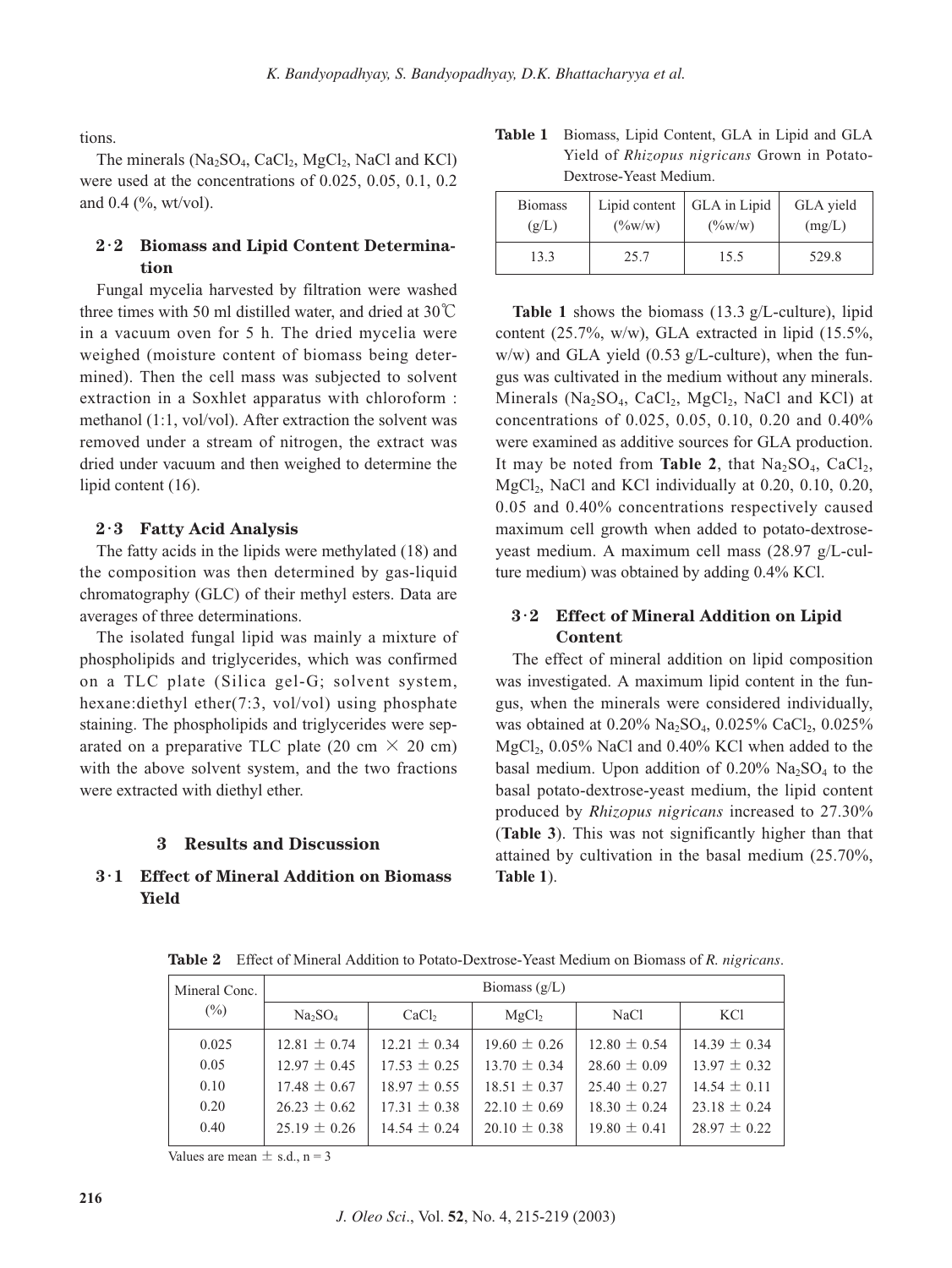| Mineral Conc. | Lipid content in biomass ( $wt\%$ , dry basis) |                   |                   |                  |                  |  |
|---------------|------------------------------------------------|-------------------|-------------------|------------------|------------------|--|
| $(\% )$       | Na <sub>2</sub> SO <sub>4</sub>                | CaCl <sub>2</sub> | MgCl <sub>2</sub> | NaCl             | KC <sub>1</sub>  |  |
| 0.025         | $14.20 \pm 0.34$                               | $18.10 \pm 0.31$  | $26.70 \pm 0.27$  | $15.30 \pm 0.34$ | $18.70 \pm 0.34$ |  |
| 0.05          | $19.91 \pm 0.21$                               | $14.40 \pm 0.05$  | $21.50 \pm 0.14$  | $25.90 \pm 0.37$ | $21.90 \pm 0.11$ |  |
| 0.10          | $14.60 \pm 0.36$                               | $14.50 \pm 0.15$  | $19.40 \pm 0.21$  | $22.40 \pm 0.17$ | $16.90 \pm 0.23$ |  |
| 0.20          | $27.30 \pm 0.14$                               | $12.90 \pm 0.21$  | $20.20 \pm 0.19$  | $18.30 \pm 0.21$ | $19.70 \pm 0.11$ |  |
| 0.40          | $20.30 \pm 0.52$                               | $14.70 \pm 0.09$  | $17.40 \pm 0.32$  | $15.90 \pm 0.12$ | $26.50 \pm 0.31$ |  |
|               |                                                |                   |                   |                  |                  |  |

**Table 3** Effect of Mineral Addition to Potato-Dextrose-Yeast Medium on Lipid Content in Dried Mycelia of *R. nigricans*.

Values are mean  $\pm$  s.d., n = 3

## **3**・**3 Effect of Mineral Addition on GLA Yield**

Minerals affected significantly GLA synthesis by *R. nigricans*. The GLA content in lipid was highest at 0.20% Na<sub>2</sub>SO<sub>4</sub>, 0.025% CaCl<sub>2</sub>, 0.025% MgCl<sub>2</sub>, 0.05% NaCl and 0.40% KCl. The GLA production of the fungus for the individual minerals was the best (among the several concentrations of the minerals) at the mineral concentrations of  $0.20\%$  Na<sub>2</sub>SO<sub>4</sub>,  $0.025\%$  CaCl<sub>2</sub>,  $0.025\%$  $MgCl<sub>2</sub>$ , 0.05% NaCl and 0.40% KCl. When the strain was cultivated in potato-dextrose-yeast medium containing 0.4% KCl, the GLA content in the oil was 32.8% (**Table 4**) and GLA production reached 2.52 g/L-culture medium (**Table 5**). Berkley (19) studied a medium, in which low Mg was desirable for arachidonic acid (AA) production; the effect of addition of phosphorous on AA production has been studied by some groups (20-22). K. Higashiyana *et al*. (17) reported the effect of addition of minerals, such as Na, K, Ca and Mg on arachidonic acid (AA) production by *Mortierella alpina* IS-4. He observed that 1.5% soy flour medium with the addition of  $0.3\%$  KH<sub>2</sub>PO<sub>4</sub>,  $0.1\%$  Na<sub>2</sub>SO<sub>4</sub>, 0.05% CaCl<sub>2</sub>.  $6H_2O$  and 0.05 % MgCl<sub>2</sub>.  $6H_2O$  enhanced the AA yield 1.7-fold over that without mineral addition. Hansson *et al*. (23) added Na, Ca, Mg and P to medium for GLA production.

Thus, comparing the results obtained by the addition of minerals at their various concentrations it was observed that 0.40% KCl as an additive to the potatodextrose-yeast medium was most effective for enhancing GLA yield. The degree of GLA production was almost 1.5 fold in comparison to the basal medium alone and these enhancement can be considered to be highly significant.

Individually some electrolytes are very effective in augmenting biomass, lipid content and GLA yield. But when the electrolytes were mixed together at the optimum concentration levels  $(0.20\% \text{ Na}_2\text{SO}_4, 0.025\%)$ CaCl<sub>2</sub>, 0.025% MgCl<sub>2</sub>, 0.40% NaCl and 0.40% KCl) the effects appeared to be quite adverse in terms of GLA yield particularly and also with respect to biomass and lipid content (**Table 6**). The mineral mixture of 0.40% KCl that caused highest cell growth, GLA concentration and GLA yield and  $0.20\%$  Na<sub>2</sub>SO<sub>4</sub>, that

**Table 4** Effect of Mineral Addition to Potato-Dextrose-Yeast Medium on GLA Content in TAG Produced by *R. nigricans*.

| Mineral Conc. | GLA in lipid $(wt\%)$           |                                        |                  |                  |                  |  |
|---------------|---------------------------------|----------------------------------------|------------------|------------------|------------------|--|
| $(\%)$        | Na <sub>2</sub> SO <sub>4</sub> | CaCl <sub>2</sub><br>MgCl <sub>2</sub> |                  | NaCl             | KCl              |  |
| 0.025         | $23.00 \pm 0.21$                | $28.30 \pm 0.81$                       | $27.20 \pm 0.34$ | $24.50 \pm 0.64$ | $28.80 \pm 0.56$ |  |
| 0.05          | $26.10 \pm 0.73$                | $27.70 \pm 0.06$                       | $26.10 \pm 0.89$ | $27.20 \pm 0.87$ | $30.80 \pm 0.31$ |  |
| 0.10          | $25.50 \pm 0.90$                | $22.00 \pm 0.67$                       | $25.50 \pm 0.45$ | $23.90 \pm 0.56$ | $27.20 \pm 0.56$ |  |
| 0.20          | $27.60 \pm 0.11$                | $24.90 \pm 0.61$                       | $26.80 \pm 0.19$ | $27.20 \pm 0.34$ | $28.90 \pm 0.31$ |  |
| 0.40          | $25.20 \pm 0.23$                | $23.00 \pm 0.33$                       | $25.20 \pm 0.42$ | $23.30 \pm 0.45$ | $32.80 \pm 0.32$ |  |

Values are mean  $\pm$  s.d., n = 3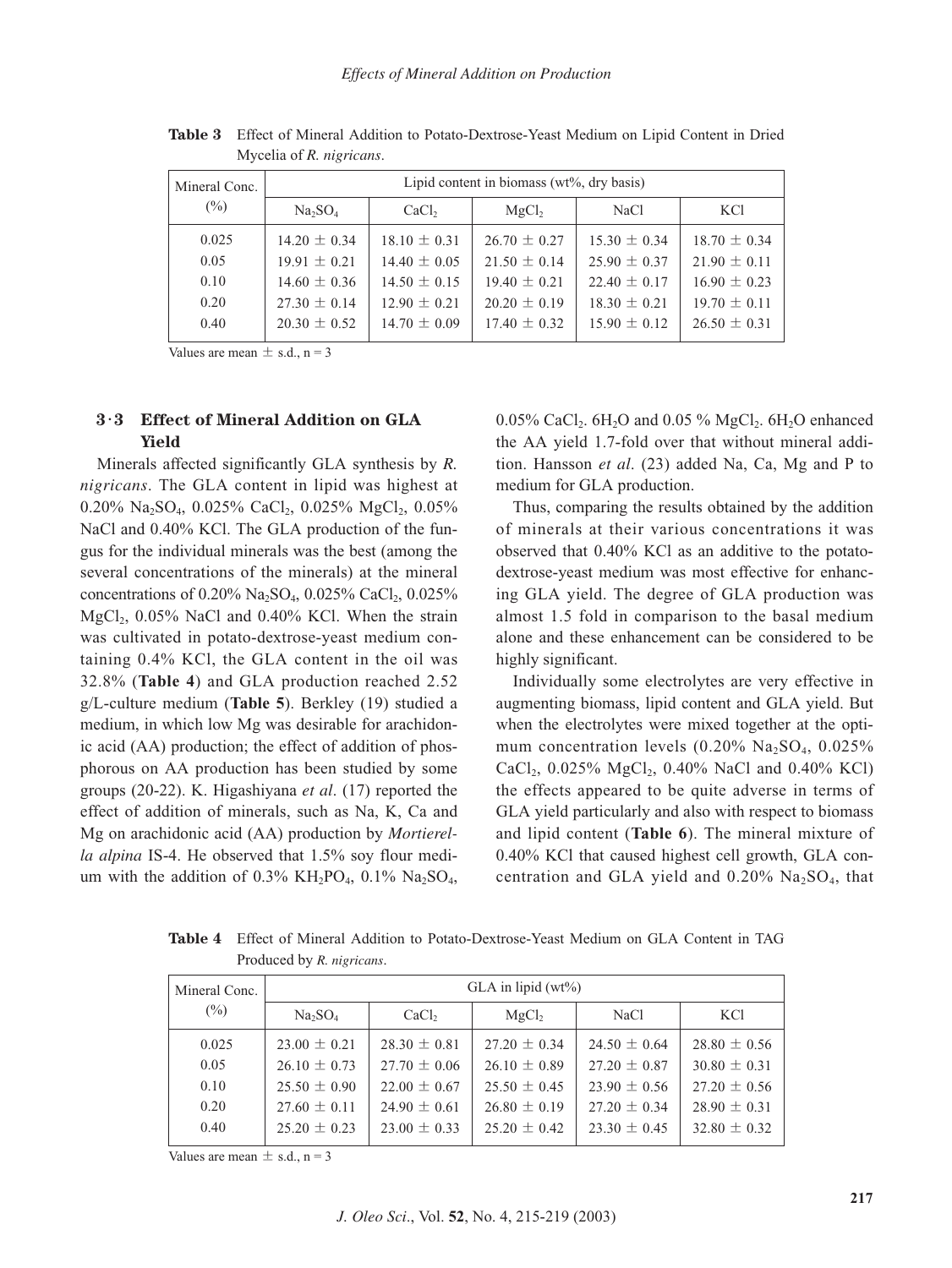*K. Bandyopadhyay, S. Bandyopadhyay, D.K. Bhattacharyya et al.*

| Mineral Conc. | $GLA$ yield $(mg/L)$            |                   |                    |                                                         |                    |  |
|---------------|---------------------------------|-------------------|--------------------|---------------------------------------------------------|--------------------|--|
| $(\%)$        | Na <sub>2</sub> SO <sub>4</sub> | CaCl <sub>2</sub> | MgCl <sub>2</sub>  | NaCl                                                    | <b>KCl</b>         |  |
| 0.025         | 418.40 $\pm$ 0.24               | $624.90 \pm 0.01$ | $1423.40 \pm 0.07$ | 479.80 $\pm$ 0.74                                       | 774.90 $\pm$ 0.55  |  |
| 0.05          | $673.60 \pm 0.29$               | $699.20 \pm 0.75$ |                    | $768.80 \pm 0.05$ 2014.80 $\pm$ 0.27                    | $942.30 \pm 0.23$  |  |
| 0.10          | $650.80 \pm 0.66$               | $613.40 \pm 0.45$ |                    | $915.21 \pm 0.11$   1359.80 $\pm$ 0.97                  | $666.50 \pm 0.52$  |  |
| 0.20          | $1976.40 \pm 0.10$              | $556.00 \pm 0.11$ |                    | $1196.40 \pm 0.10$ 910.90 $\pm$ 0.41                    | $1319.71 \pm 0.21$ |  |
| 0.40          | $1288.60 \pm 0.02$              | $491.60 \pm 0.09$ |                    | $881.30 \pm 0.12$ 2117.60 $\pm$ 0.52 2518.10 $\pm$ 0.67 |                    |  |

**Table 5** Effect of Mineral Addition to Potato-Dextrose-Yeast Medium on GLA Yield of *R. nigricans*.

Values are mean  $\pm$  s.d., n = 3

**Table 6** Effect of Mineral Addtion in Potato-Dextrose-Yeast Medium on Biomass, Lipid Content, GLA Content and GLA Yield of *R. nigricans*.

|                           | Potato-dextrose-yeast medium with<br>$0.20\%$ Na <sub>2</sub> SO <sub>4</sub> , 0.05% CaCl <sub>2</sub> ,<br>$0.025\%$ MgCl <sub>2</sub> , 0.40% NaCl and<br>$0.40\%$ KCl | Potato-dextrose-yeast medium with<br>0.40% KCl and 0.20% Na <sub>2</sub> SO <sub>4</sub> |
|---------------------------|---------------------------------------------------------------------------------------------------------------------------------------------------------------------------|------------------------------------------------------------------------------------------|
| Biomass $(g/L)$           | $17.70 \pm 0.45$                                                                                                                                                          | $21.20 \pm 0.67$                                                                         |
| Lipid content $(\% w/w)$  | $13.00 \pm 0.19$                                                                                                                                                          | $14.80 \pm 0.19$                                                                         |
| GLA content $(\%_{,w/w})$ | $10.80 \pm 0.52$                                                                                                                                                          | $12.80 \pm 0.52$                                                                         |
| GLA yield (mg/L)          | 248.50 $\pm$ 0.09                                                                                                                                                         | $401.60 \pm 0.89$                                                                        |

Values are mean  $\pm$  s.d., n = 3

**Table 7** Effect of Mineral Addition on the Composition of *R. nigricans*.

| Potato-dextrose-yeast medium |               |               |               | Potato-dextrose-yeast medium+ Potato-dextrose-yeast medium+ Potato-dextrose-yeast medium+ |                                                                                                       |               |               |               |
|------------------------------|---------------|---------------|---------------|-------------------------------------------------------------------------------------------|-------------------------------------------------------------------------------------------------------|---------------|---------------|---------------|
|                              |               |               |               |                                                                                           | $(Na_2SO_4, CaCl_2, MgCl_2, NaCl$ $(0.20\% Na_2SO_4, 0.05\% CaCl_2, (0.40\% KCl and 0.20\% Na_2SO_4)$ |               |               |               |
|                              |               |               |               |                                                                                           | and KCl added one at a time at $(0.025\% \text{ MgCl}_2, 0.40\% \text{ NaCl}$ and $($                 |               |               |               |
|                              |               |               | all concs)    |                                                                                           | $0.40\%$ KCl)                                                                                         |               |               |               |
|                              | neutral lipid | polar lipid   | neutral lipid | polar lipid                                                                               | neutral lipid                                                                                         | polar lipid   | neutral lipid | polar lipid   |
|                              | $75 \pm 0.49$ | $25 \pm 0.47$ | $76 \pm 0.82$ | $24 \pm 0.99$                                                                             | $76 \pm 0.84$                                                                                         | $24 \pm 0.89$ | $75 \pm 0.88$ | $25 \pm 0.76$ |

Values are mean  $\pm$  s.d., n = 3

caused maximum lipid concentration also lowered the GLA productivity of *R. nigricans* (**Table 6**) as compared to the results obtained for basal medium alone. The possible explanation may be that an excess electrolyte concentration, when added in the form of mineral mixture inhibited the microbial growth and consequent lipid production and GLA yield.

## **3**・**4 Effect of Mineral Addition on Lipid Composition**

Under conditions of basal medium without mineral addition, about 75% of the extracted mycelial oil was composed of neutral lipids and the rest were polar lipids. Upon addition of the minerals to the basal medium, both as a mixture and individually, the lipid composition was the same (**Table 7**). The major components of the neutral and polar lipids were triacylglycerols and phospholipids.

#### **4 Conclusion**

Lipid with considerably high GLA yield is possible with the fungus *Rhizopus nigricans* SSSD-8 when grown in a Potato-dextrose-yeast culture medium con